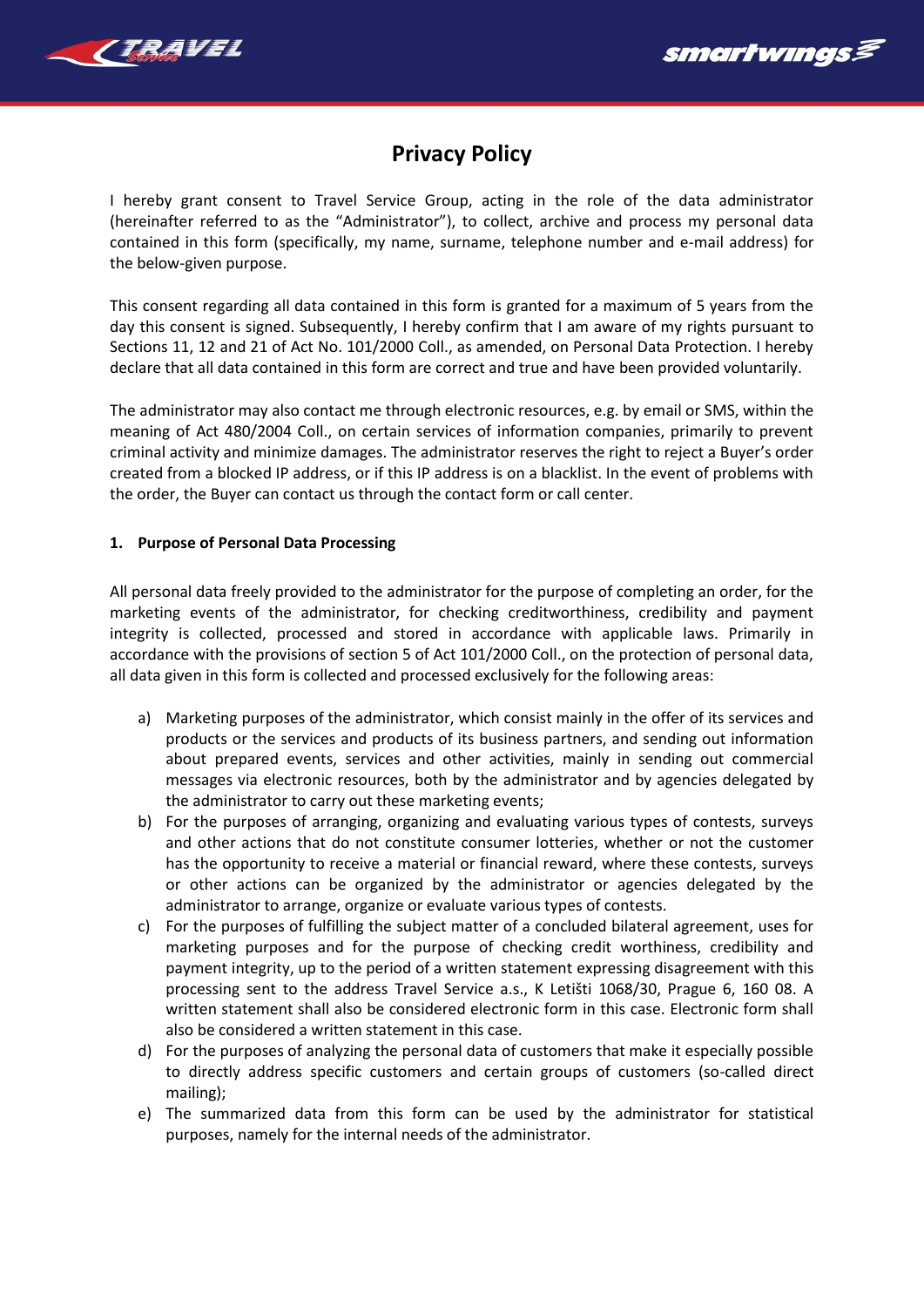



## **2. Administrator's Declaration**

The Administrator hereby declares that they will collect personal data in the scope necessary for fulfilling the given purpose and process the data strictly in line with the purpose for which it was collected. The administrator shall process the personal data, manually and automatically, directly via its employees and furthermore through processors delegated by the administrator, and furthermore through third parties entrusted by the administrator for processing personal data, based on contracts concluded in accordance with the provisions of section 6 of Act 101/2000 Coll., on the protection of personal data. Administrator's employees and other co-operating persons are obliged to keep the personal data confidential and to do so even after the termination of their employment or completion of their job.

The Administrator further declares that they will not forward personal data to thirds partiers (with the exceptions listed above) unless a) you have granted your approval to do so, b) it is vital for provision of services and products you have ordered or have been using, c) such conduct is dictated by law, d) the Administrator is authorised to do so by a legal directive.

Your personal data may only be shared with the following subjects:

- a) Companies which provide electronic communication services
- b) Administrators, i.e. subjects which are based on special legal directives or authorisation by the Administrator to process personal data (e.g. marketing agencies, call centres, etc.).
- c) Legally authorised subjects (State Administration offices) which lawfully request the provision of personal data.

#### **3. Personal Data Updates**

It can happen in processing your personal data that changes in it will occur. In this case, please notify us of the changes without undue delay.

#### **3. Transmission of information**

Transmission of information will be done according to law of the state of Carrier´s residence and law of EU, especially with respect to Directive 2016/681 of 27 April 2016. According to these law regulations is Carrier obligated to provide to compentent authority information about carried passengers according to Attachement of the Directive, especially about passengers from some states in extent state by law regulations. Our company decided to proceed this approach according to the Directive and its attachements within the transitional time until the Directive would be incorporated to state law. In case of disagree please contact us through contact form.

According to legal requirements of states written below, which are focused on improvement of bordes inspections, safety of the state and providing access authorization, your personal information are transmitted to Ukraine, South Korea and United Arab Emirate ranging:

- name,
- date of birth,
- citizenship,
- number and type of passport,